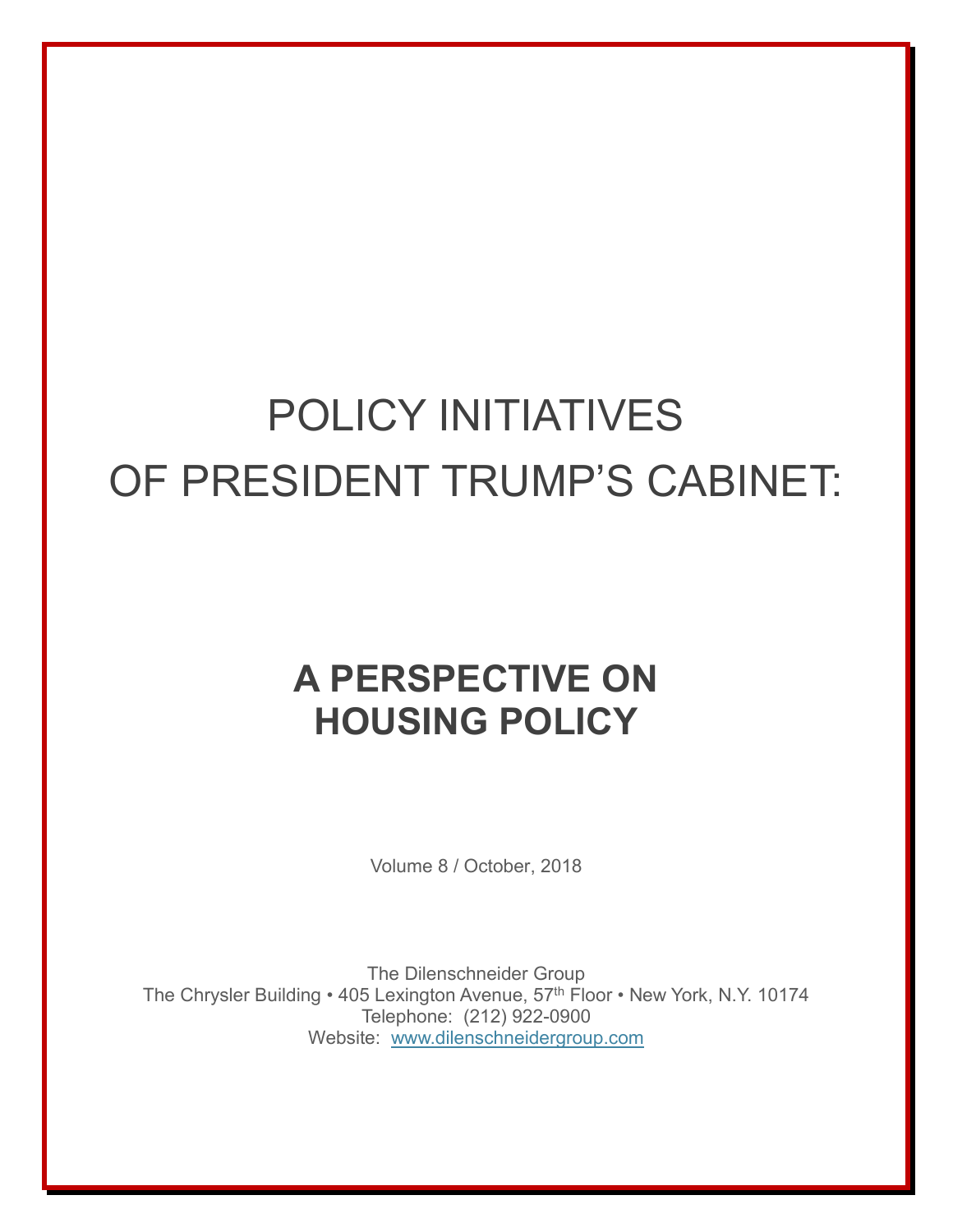*The Trump Administration is in its second year, and extensive changes are being made by both the White House and the major agencies. Every month for your background information, we are issuing a special report on one area of change. Here is the eighth report, this one on the Department of Housing and Urban Development.*

It has been 10 years since the 2008 financial crisis and the federal bailouts of Fannie Mae and Freddie Mac. The question now is, how is the housing market doing and how are federal policies affecting the market?

Americans are slowly beginning to renew their love affair with home ownership, but the market has not completely returned to pre-2008 levels despite a long period of low mortgage rates. A major factor is that both firsttime homebuyers and those who want to upgrade to more expensive homes face affordability problems. Although the cost of high-end housing has eased in some areas, home prices in states such as Florida, California and Colorado are soaring. And the cost of starter homes is now out of reach for many lowincome families.

In some large cities, low-income families are paying as much as 70 percent of their incomes for either mortgages or rent. In 2017, the number of homeless Americans – half of them children – jumped for the first time in seven years. In the period 2000-2015, rents increased an average of one-third. Three out of every four applications for Section 8 federal housing vouchers are denied.

 Yet another factor is the changing regulatory framework for low-income housing. On the one hand, Congress overrode the White House to add \$1.25 billion to the Department of Housing and Urban Development's budget for rental assistance and \$425 million to help states build affordable housing. On the other, a \$200 million plan to increase affordable housing has been whittled down to 1,000 new units in 32 states paid for from the profits of Fannie Mae and Freddie Mac.

 Last spring HUD Secretary Ben Carson signaled a new approach to federally controlled housing. To open up the system to new people, he proposed that rents triple for more than 700,000 long-term public housing tenants and that rent caps be relaxed for another 4.5 million tenants.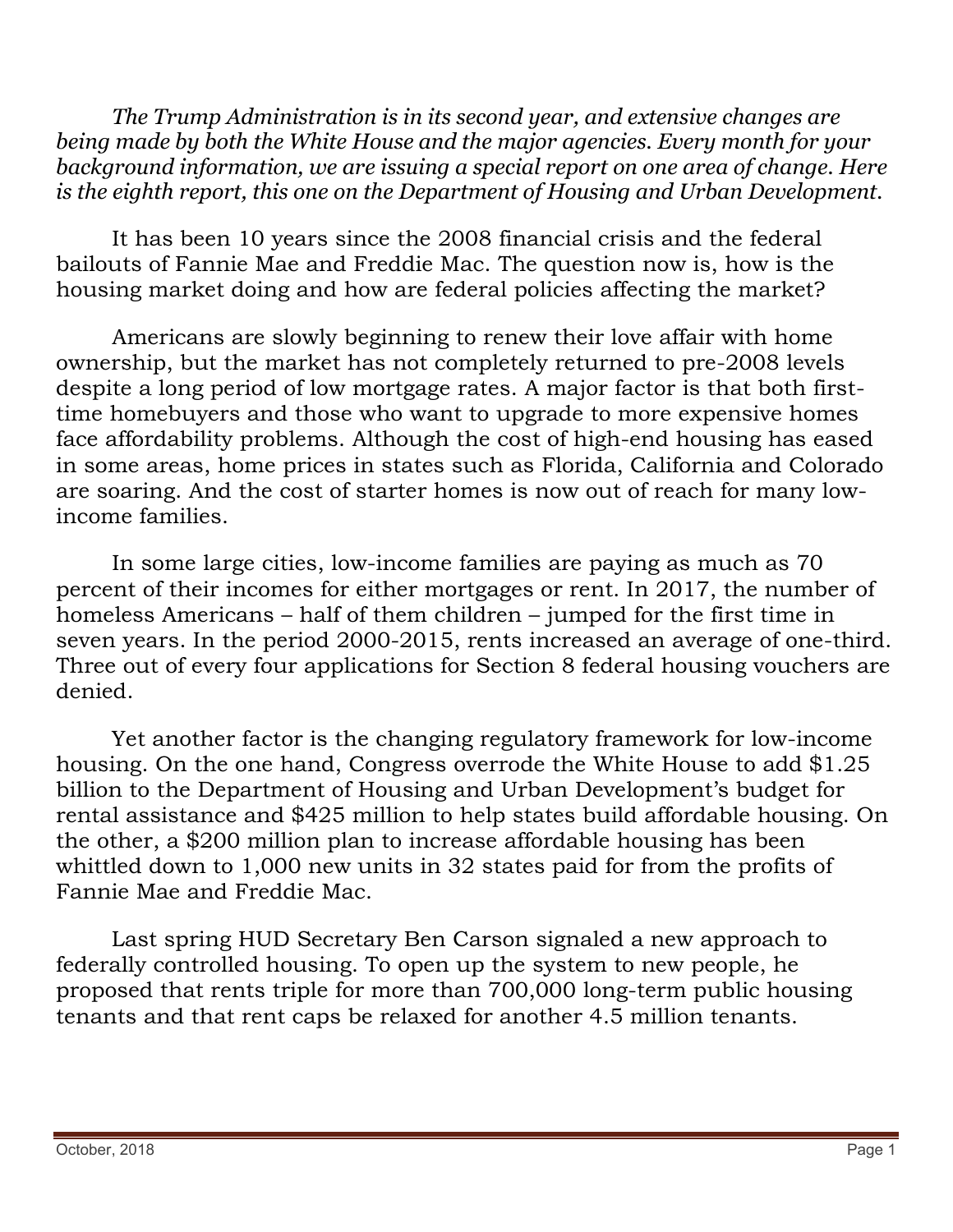A suit alleging that Dr. Carson was weakening enforcement of fair housing laws was filed in federal court. The department responded that it had proposed doubling or tripling rents only on work-able individuals who are paying the minimum rent of \$25 to \$50 per month and that the proposed policy excluded the elderly and the disabled. The department further argued that this was being done at a time when more jobs and job-training programs are available and that there could not be a better time to move people into the workforce. The court dismissed the lawsuit.

The Secretary says his hope is that the private market will move in to meet the increased demand for housing, and that low-income families will be motivated to do more to help themselves. Dr. Carson is an up-by-thebootstraps conservative who argues that government subsidies reduce the will to get out of poverty. He calls for breaking the cycle of dependency and worries that one generation after another languishes in public housing. He also opposes the extension of certain tax credits designed to help the poor afford housing. His position is that he is not opposed to tax credit programs that aid the poor, but wants to modify the way such programs are used so that they contribute rather than detract from the ability to achieve self-sufficiency.

That is in keeping with the new philosophy at HUD that concentrates on people rather than on buildings and programs. Success, in Dr. Carson's view, is defined by how many people are moved out of dependency and into positive economic situations. HUD says it is working with all other federal agencies as well as state and local agencies, nonprofits, the private sector and faith-based organizations to provide the kind of wrap-around services that will facilitate the climb from dependency to self sufficiency.

In terms of housing production, HUD is reworking the fair housing law, calling for comments on changes that are intended to minimize regulatory burdens, advance local control over the process and "encourage actions that increase housing choice, including through greater housing supply." Some Republicans applaud the effort to reduce onerous reporting requirements; others want what is known as the "Affirmatively Furthering Fair Housing" rule off the books entirely. Most Democrats want it more rigorously enforced.